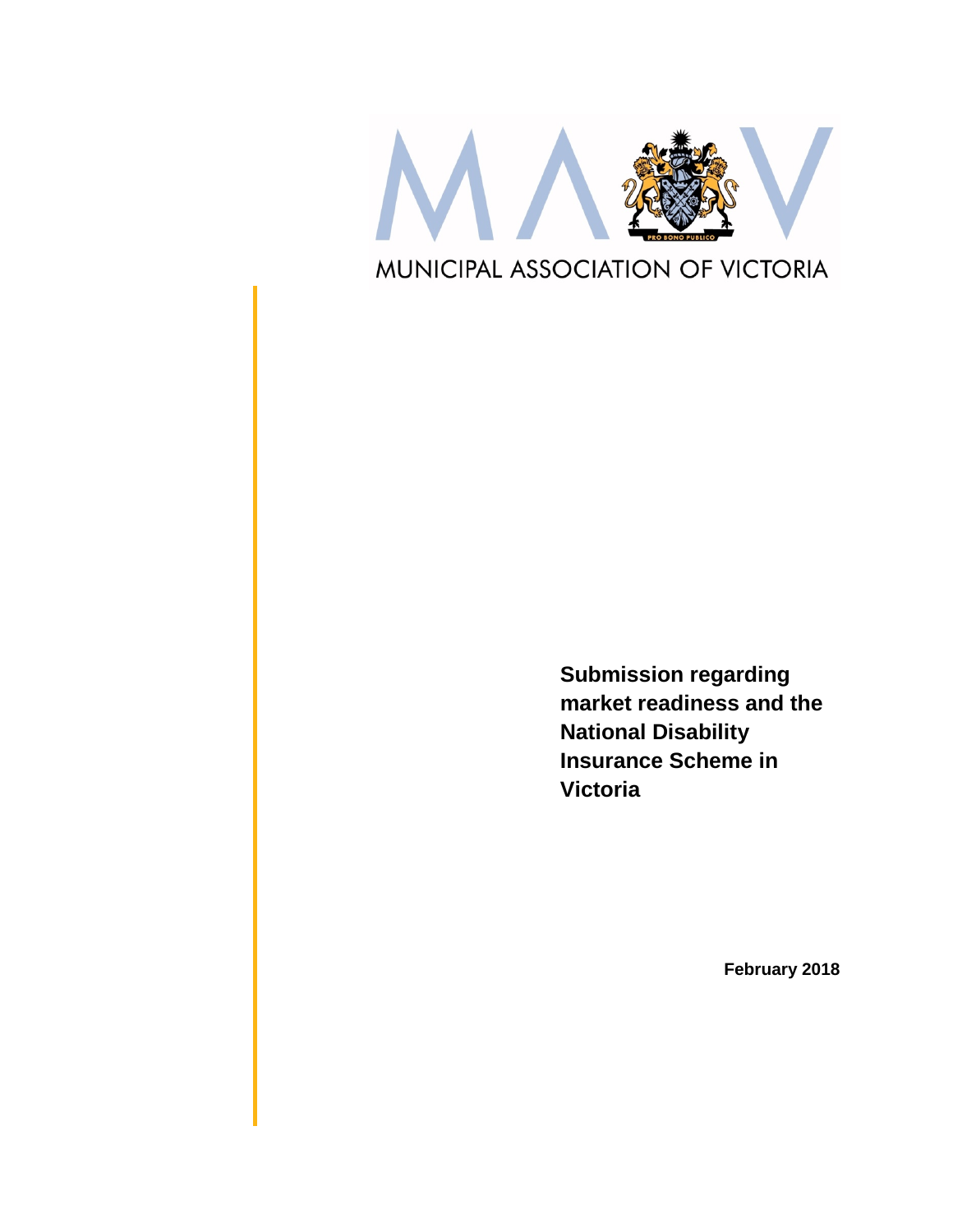Submission on market readiness and NDIS in Victoria to Joint Standing Committee on NDIS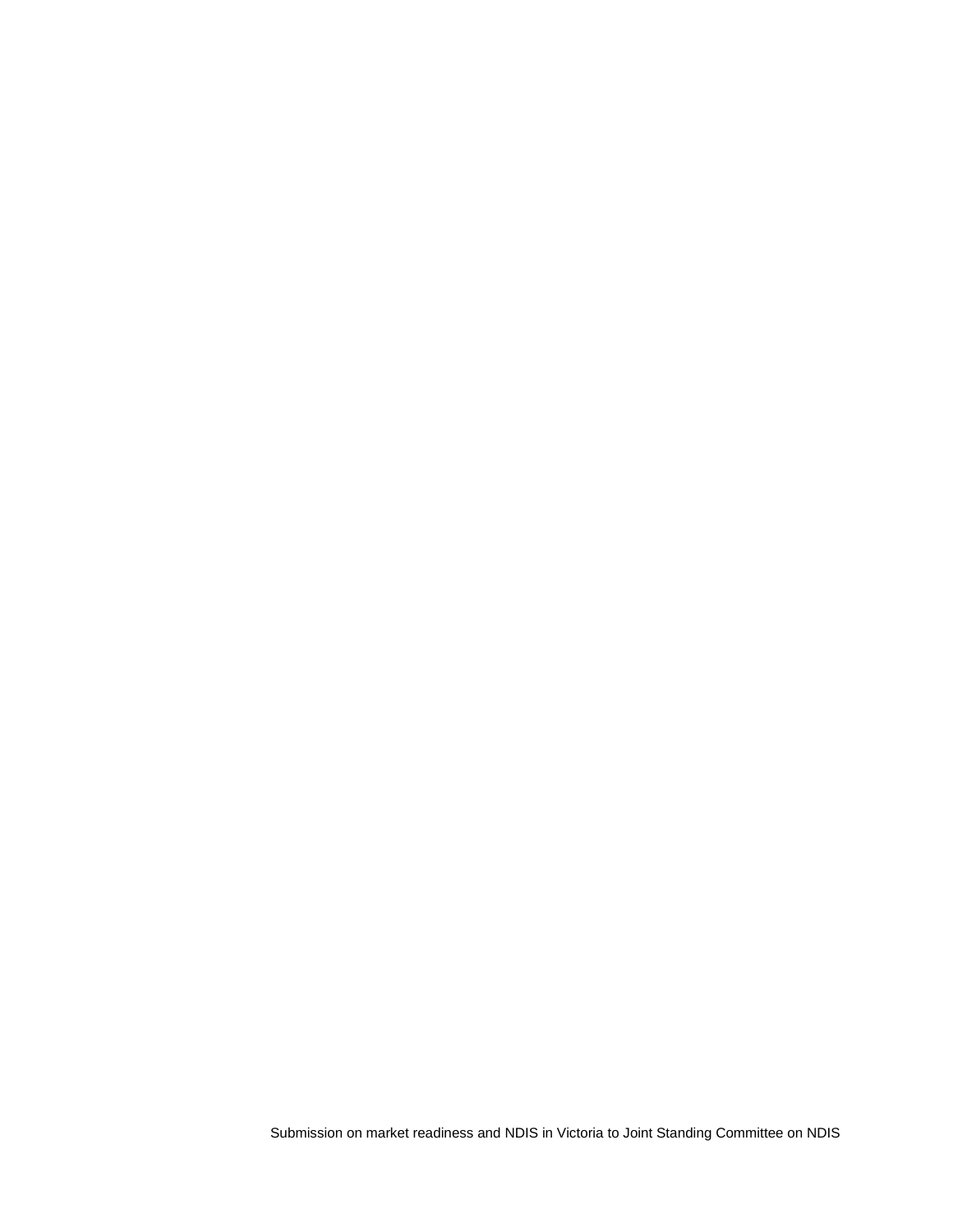

The Municipal Association of Victoria represents local government in Victoria, all 79 councils and their interests. We are pleased to be able to respond to the Inquiry to bring to the fore some of the issues that impact the service system and therefore people with disabilities and their families from a local community perspective.

## **Background**

Local Government in Victoria has been at the forefront of the community care service system for 70 years, historically contributing 20% of the funding with the Commonwealth and State Governments for the program. Approximately \$140 million annually of council own funding is going towards the direct service delivery for the Home and Community Care (HACC) program. The former HACC program is undergoing significant change and disaggregation, as responsibility for over 65 year olds has transferred to the Commonwealth Government in the Commonwealth Home Support Program (CHSP) and the under 65 year old HACC users being progressively assessed for NDIS eligibility. Of the HACC users in Victoria, under 65 years of age, some 20,600 are local government clients and 10,500 are estimated to be eligible as NDIS package recipients as the program rolls out across the State. Full scheme rollout is scheduled in 2019. At this time approximately 7,000 local government workers are employed in community support and care, many of them highly trained and skilled workers in delivering personal care, domestic assistance, food services and respite care in complex environments.

## National Disability Insurance Scheme Rollout – System changes

As the NDIS is progressively establishing in roll out areas, councils, like other Home and Community Care( HACC) providers, are required to nominate their intentions to register as NDIS providers and in the interim to participate in an in-kind arrangement negotiated by the State Government. Councils are at different points in making decisions about their future service delivery role, particularly as they are in different phases of the NDIS rollout. However there is a clear indication that the vast majority will elect not to register as NDIS providers, and expect their eligible clients to transition to other providers. These decisions are based, variously, on:

- the complexity of client need and appropriateness for them to be managed within the broader NDIS and disability services system;
- the market based model:
- the difficulty for councils to undertake effective workforce and financial planning in an environment of competition and constrained resources;
- •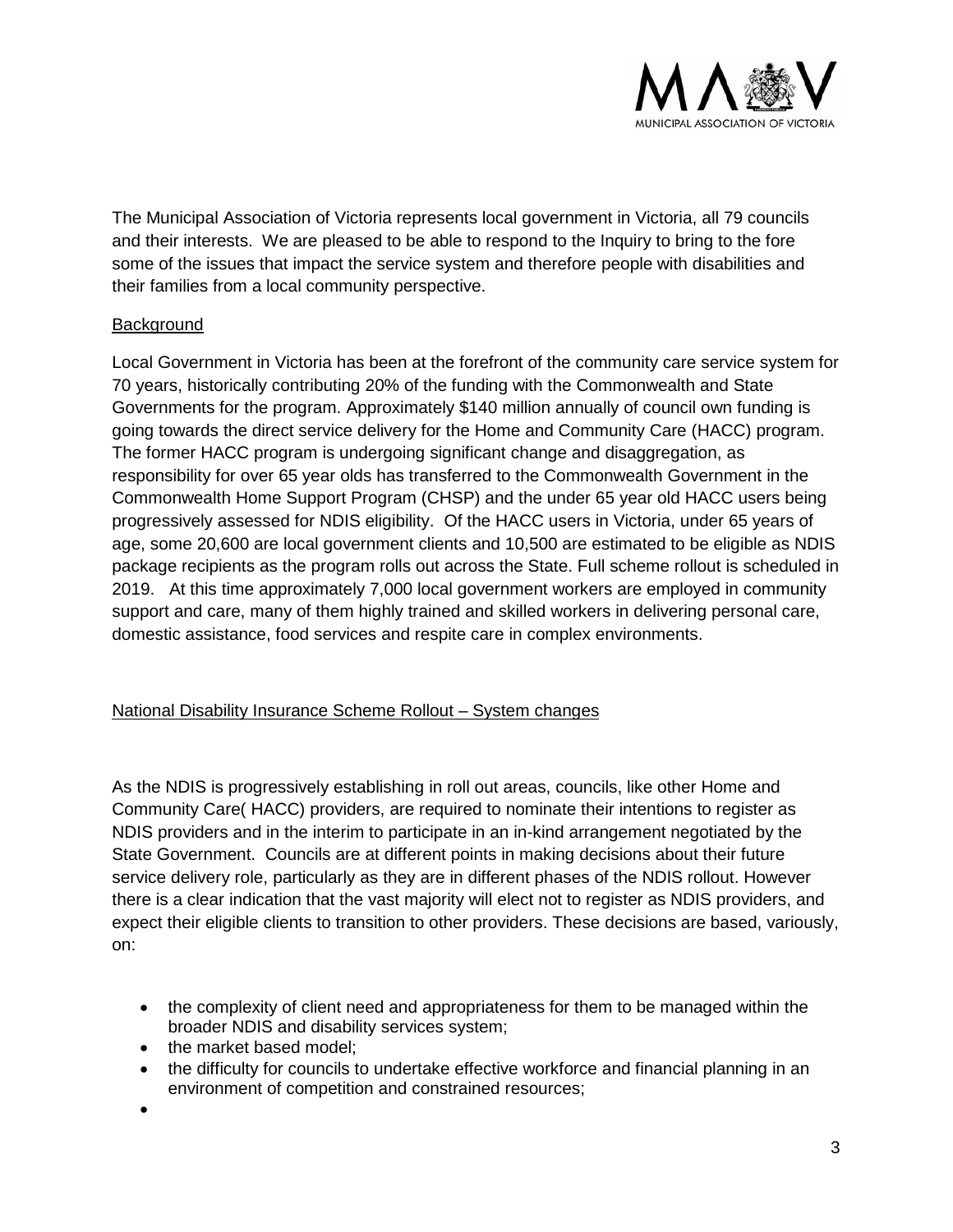

- the NDIS unit price for common service types provided by councils (no price equivalence with HACC);
- the lack of adequate payment for travel costs (particularly in rural areas);
- the loss of participant fees as part of the funding system; and
- the desire to focus their investment and effort in their roles as advocate and planner for all people with disability, families and carers in their municipalities.

Councils are committed to ensuring continuity of care for their clients, and to successfully transitioning them wherever possible to alternative providers. In the experience of councils involved in the rollout to date, and the MAV's analysis of the issues being raised by all councils, the key concern is that the successful transition of clients to the NDIS will be compromised by the lack of alternative providers particularly in rural areas.

### **Lack of provider market in rural areas**

The NDIS principles, based on participant choice and control, rely on a strong and diverse market available to all participants and able to deliver the range of services desired.

In many rural LGAs, local government and public health/community health services are the major if not only providers of HACC services for people with disabilities. Department of Health and Human Services (DHHS) data indicates that these two organisation types account for over 95% of potential NDIS clients. A viable, alternative market has not yet developed to the extent that it can be assured that services will immediately continue to be available to rural clients, particularly those more distant from major centres.

Councils have examples of providers registering to deliver service, even committing to an individual client, but subsequently declining to proceed due to complexity of the client and/or the travel required to provide service. An example is where return travel of 5 hours is required to deliver a necessary service (peg feeding) that takes 45 minutes.

However, councils have strong concern for their communities, and this could be harnessed to tap their preparedness to continue to deliver services while the NDIS undertakes the necessary work to attract alternative providers to these locations to allow choice for NDIS eligible residents to be developed. Local governments also have an existing, well trained and qualified workforce that should be used to maximum advantage during a time when market providers and additional workforce are just developing.

The key question therefore is how to get from the current state to the desired state while meeting as many of the principles of the NDIS as possible, in a planned and strategic way. This requires a proactive approach to recognise the problem and aim to ensure no interruption to service support for participants before it affects individual consumers in a significant way, while moving towards the scheme's preferred modus operandi.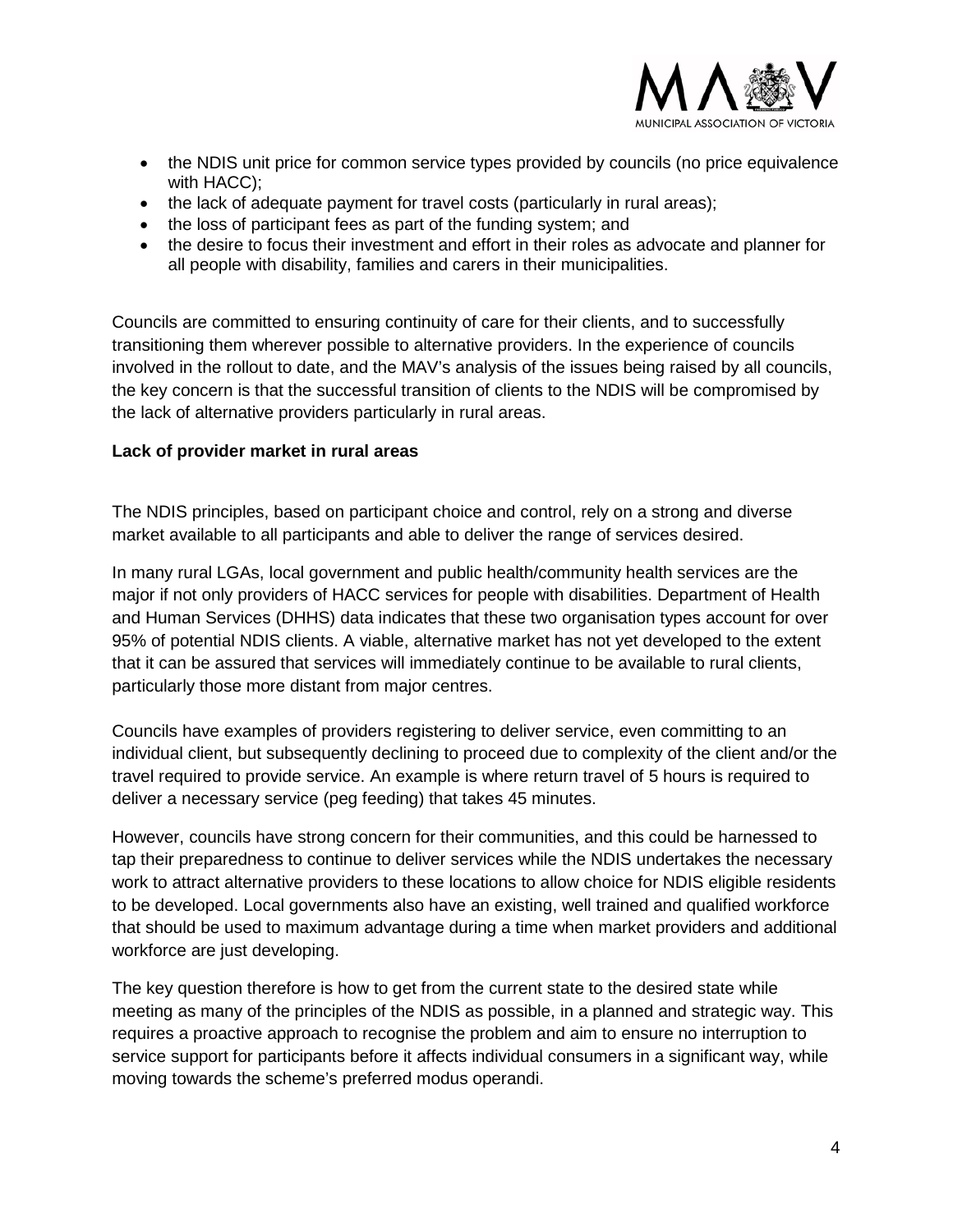

The Productivity Commission (2011 report) recognised that it will take time for a responsive market to develop. It also acknowledged that transition from a block-funded system to one based on individual payments carried the risk of disruption to service providers and their clients. It saw situations in which block funding will continue to be required while markets develop, at least for a transitional period, including in rural areas.

The NDIS Market Approach statement of November 2016 outlines its objectives in encouraging market development and workforce growth, but is also clear that this is a long term challenge:

*"…… this new marketplace presents short term challenges, and …… few markets of this scale in Australia have ever developed and grown in such a short time.*

*The Agency's market stewardship role will therefore require monitoring, evaluation, oversight and where necessary, support and intervention, in pursuit of a sustainable and successful NDIS."*

Local government supports the NDIA's objectives in developing provider markets long term, however it is essential that a vehicle exists for continuing to provide services to existing clients at an appropriate cost, in the short – medium term.

## **Lack of provider market in metropolitan interface councils**

A similar issue occurs in Melbourne's interface councils, where housing development and population growth is very rapid. Many services, including disability services, have not expanded to these areas as quickly as the population has grown and are short in supply at this point.

While this is immediately a somewhat similar issue to rural areas, the possible solutions may be different. The NDIA could assist by identifying provider agencies that might have potential to expand to particular growth LGAs and if necessary incentivise them to do so. Working with individual councils where this issue arises will enable tailored solutions such as identifying a specific alternative provider to which council clients can be transitioned in the short term.

There will still be a need for broader market development in order to achieve the NDIS goal of consumer choice, but a short term solution is required given council resolutions to cease as an NDIA provider.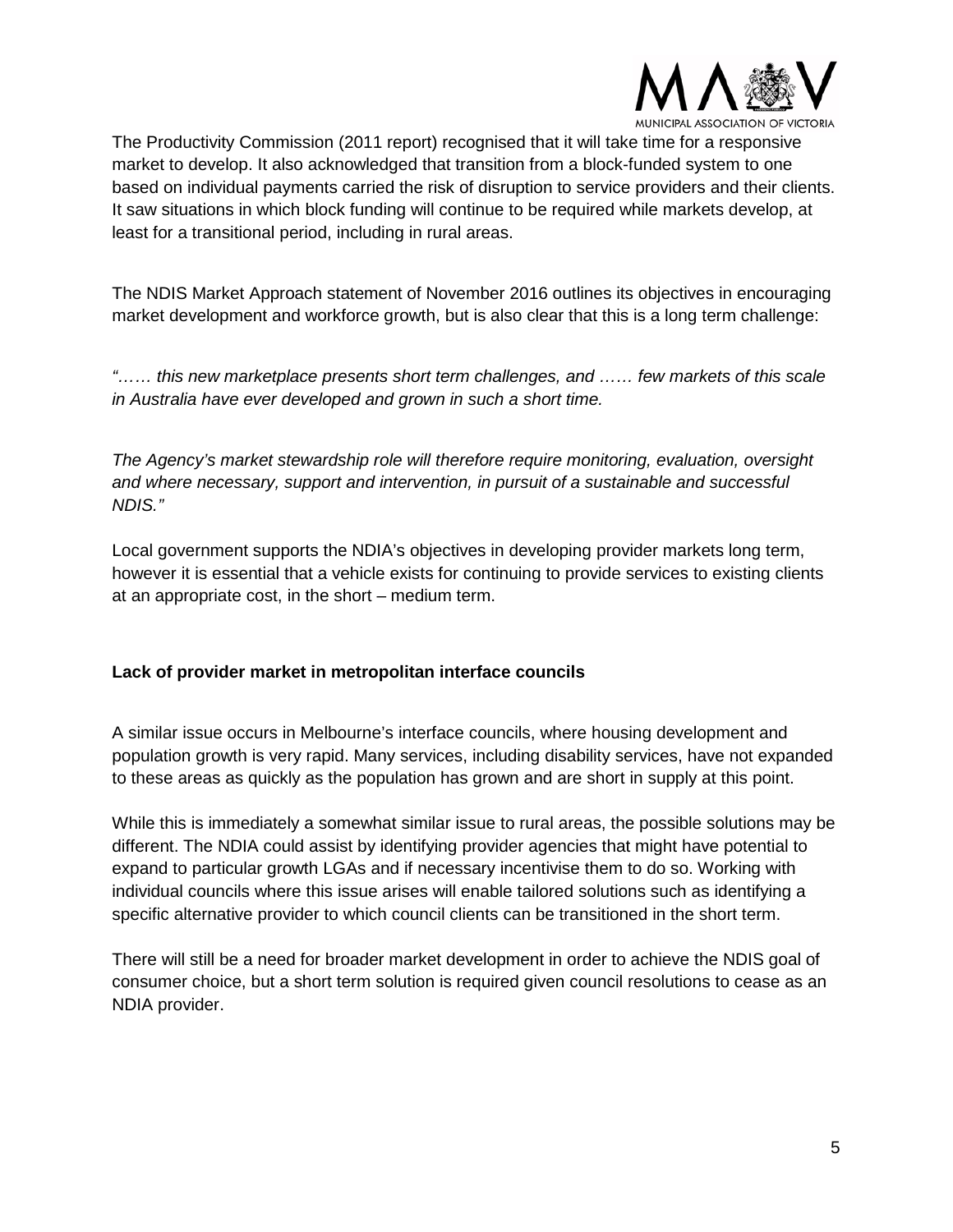

### Building Inclusive Communities

Another aspect of the service system architecture in Victoria is the former partnership program between the State and local government known as the Building Inclusive Communities program. This \$8 million program has been operating for over 17 years and involves councils employing access workers (titled metro & rural access) whose remit includes building community capacity and inclusive communities for people with disabilities. The Victorian government has committed the funding for this program as part of its contribution towards the NDIS. The expressed expectation of the NDIA is that the Information Linkages and Capacity Building (ILC) framework will meet this need. However, a number of factors mitigate against this becoming a reality:

- a) the changes to the framework with the advent of the Local Area Coordinators (LACs) being required to concentrate on planning for individuals,
- b) the commissioning framework precluding block funding, and
- c) the design based on projects rather than program.

As a result this important component of community readiness and connectedness will also largely be foregone in the next year or two. (Funding has been received back for continuation of the program from the NDIA back to the Victorian State Government for 2018/2019.)

The MAV contends that the commissioning model needs to be reviewed to allow for block funding of programs rather than the current submission based project model. For example, local government has a strong legislated role in coordinating place based community planning and development, and providing community wide programs not able to be funded and delivered at an individual level, e.g. neighbourhood social support, pre-employment, learning and recreation programs, which require sustained investment.

Informal supports and community supports need to be encouraged and facilitated. The metro and rural access workers created the networks and relationships that foster inclusion in a local context. If these supports are no longer available, people with disability could seek NDIS funding to fill the gap, and this could pose a risk to scheme costs.

Victorian councils have been integral to communicating the opportunities that the NDIS provides as the areas rollout. The opportunities to harness the existing structures and relationships in Victoria are being missed with such a focus on the 'market' and resulting in missed opportunities of maximizing partnerships with levels of government that can contribute to success and scheme implementation.

### Stability of Service Provision

In case studies reported by councils in early rollout areas, despite the listing of potential NDIS providers, in reality these providers do not have the capacity to service dispersed populations or provide service types that are sought, or indeed have the capacity to attract the required workforce. One example is of a council required to transition service provision to a new provider but it took the new provider four months to attract a worker to provide the service that the client